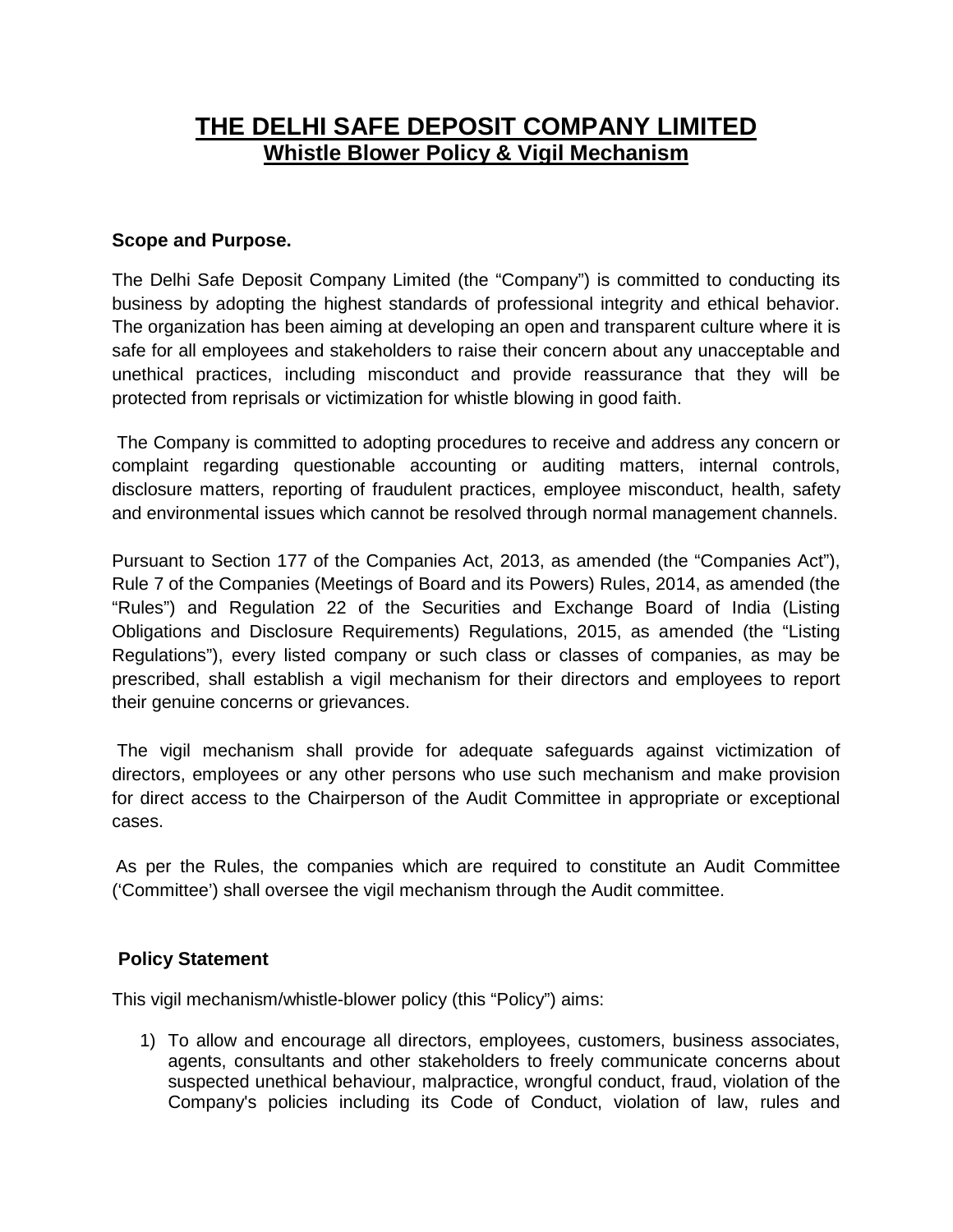regulations or questionable accounting or auditing matters by any employee/director in the Company (hereinafter referred to as "Whistle Blower") without fear of reprisal.

- 2) To ensure timely and consistent organizational response and thereby ensuring complete transparency in the organization.
- 3) To prohibit initiation of adverse action against a Whistle Blower as a result of the disclosure of any Wrongful Conduct (as defined below).
- 4) To build and strengthen a culture of transparency and trust in the organization.

## **Disclosure:**

The information on suspected wrongful conduct is such information which the Whistle Blower in good faith believes to be an unethical or improper activity under the scope of this Policy ("Wrongful Conduct"). Wrongful Conduct should be factual and not speculative or in the nature of an interpretation/ conclusion and should contain as much specific information as possible to allow for proper assessment of the nature and extent of the concern. It includes, without limitation, the following:

- 1. Fraud or deliberate error in the preparation, evaluation, review or audit of any financial statement of the Company;
- 2. Fraud or deliberate error in recording and maintaining of financial records of the Company;
- 3. Deficiencies in or non-compliance with the Company's internal accounting controls;
- 4. Violation of provisions of any law, rules and regulations;
- 5. Pass back of commissions/benefits and conflict of interest;
- 6. Procurement frauds, fraud and corrupt practices;
- 7. Manipulation of the Company's data/records;
- 8. Stealing cash/the Company's assets;
- 9. Leaking confidential or proprietary information;
- 10. Unofficial use of Company's assets and human resources;
- 11. A substantial and specific danger to public health and safety; and
- 12. An abuse of authority and an act of discrimination or sexual harassment.

The above list is only illustrative and should not be considered as exhaustive.

## **Reporting Mechanism**

Any Whistle Blower who becomes aware of a suspected Wrongful Conduct is encouraged to send his/her observations/concrete facts with related evidence without fear of reprisal or retaliation of any kind. This Policy is not intended to cover career related or other personal grievances. The Whistle Blower's role is limited to reporting only and is not investigators or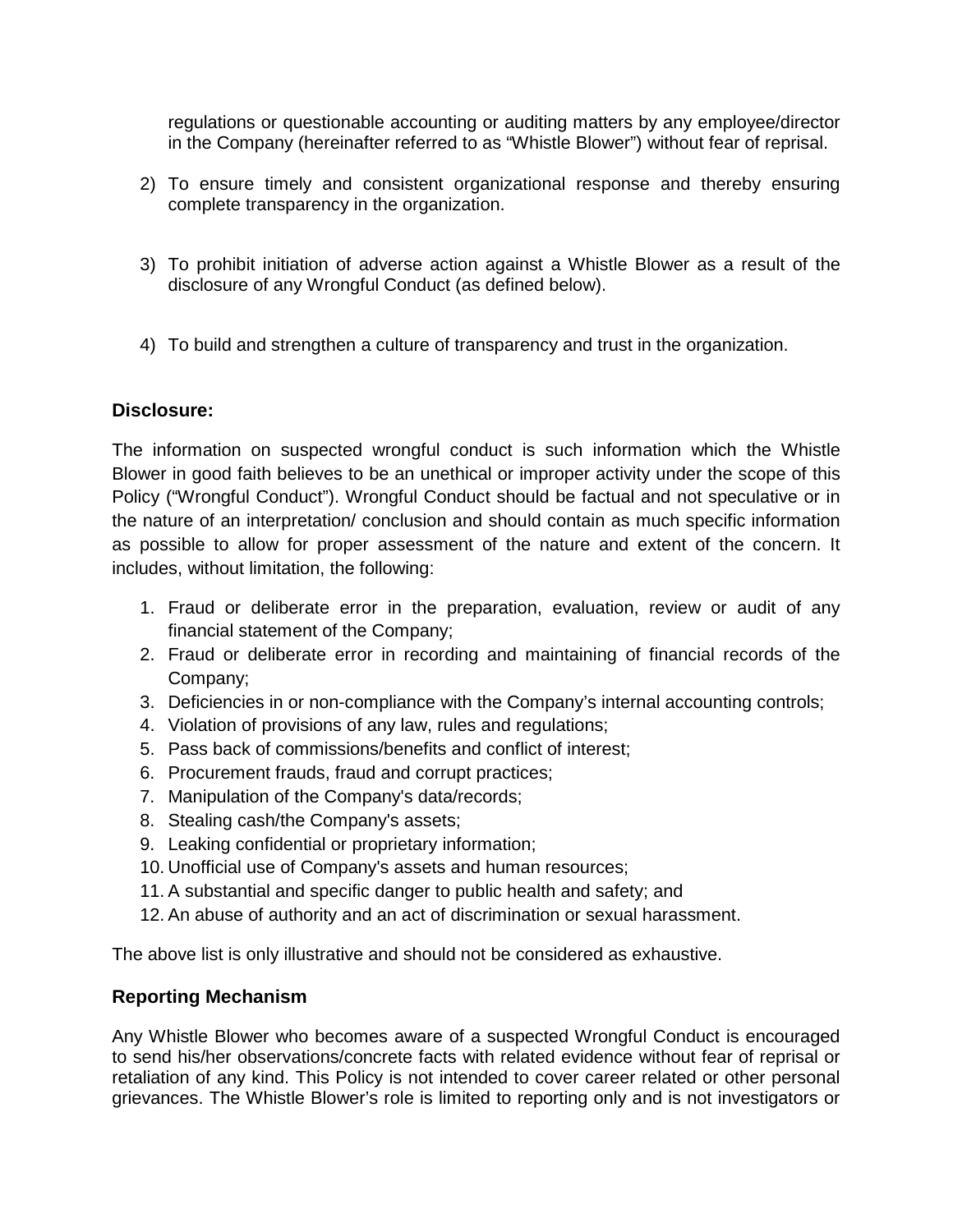finders of facts, nor can they determine the appropriate corrective or remedial action that may be warranted.

All such disclosure of Wrongful Conduct should be forwarded/ emailed under a cover letter to the Vigilance and Ethics Officer of the Company. The contact details of the Vigilance and Ethics Officer are as under:

#### **Ms. Kavita Kalwaney, General Manager/ CFO**

The Delhi Safe Deposit Co. Ltd. 86, Janpath, New Delhi – 100001 E-mail id: [kavitakalwaney@gmail.com]

The disclosure against any Director of the Company should be addressed in writing / emailed to the Chairperson of the Audit Committee. The contact details of Chairperson of the Audit Committee are as under:

#### **Mr. Mahesh Sahai, Chairperson of the Audit Committee,**  The Delhi Safe Deposit Co. Ltd. 86, Janpath, New Delhi – 100001 E-mail id: [msahai@dsdgroup.co.in]

If the Vigilance and Ethics Officer/Chairperson of the Audit Committee has a conflict of interest in relation to a disclosure received on Wrongful Conduct, the Vigilance and Ethics Officer shall recuse itself from the matter and forward such disclosure to the Audit Committee. The Audit Committee shall then nominate a member of the Audit Committee who does not have a conflict of interest to exercise the role of the Vigilance and Ethics Officer/ Chairperson of the Audit Committee as set forth in this Policy in relation to such disclosure.

## **Investigation**

On receipt of disclosure of any Wrongful Conduct, the Vigilance and Ethics Officer/ Chairperson of the Audit Committee, as the case may be shall make a record of such disclosure. He/ She shall also carry out initial investigation either himself/herself or by involving any other officer of the Company or any outside agency to ascertain its genuineness and veracity. If he/she finds the complaint to be genuine, he/ she shall make further investigation into the matter. A person against or in relation to whom a disclosure is made or evidence gathered during the course of investigation will have a duty to cooperate with the investigation and would be given an opportunity of being heard. The investigation will be completed within 30 days of receipt of disclosure, or such extended time which may be permitted by the Committee.

If any investigation leads the Vigilance and Ethics Officer/ Chairperson of the Committee to conclude that a Wrongful Conduct has been committed, he/she shall submit his/her report to the Audit Committee. The Committee may call for further information or particulars from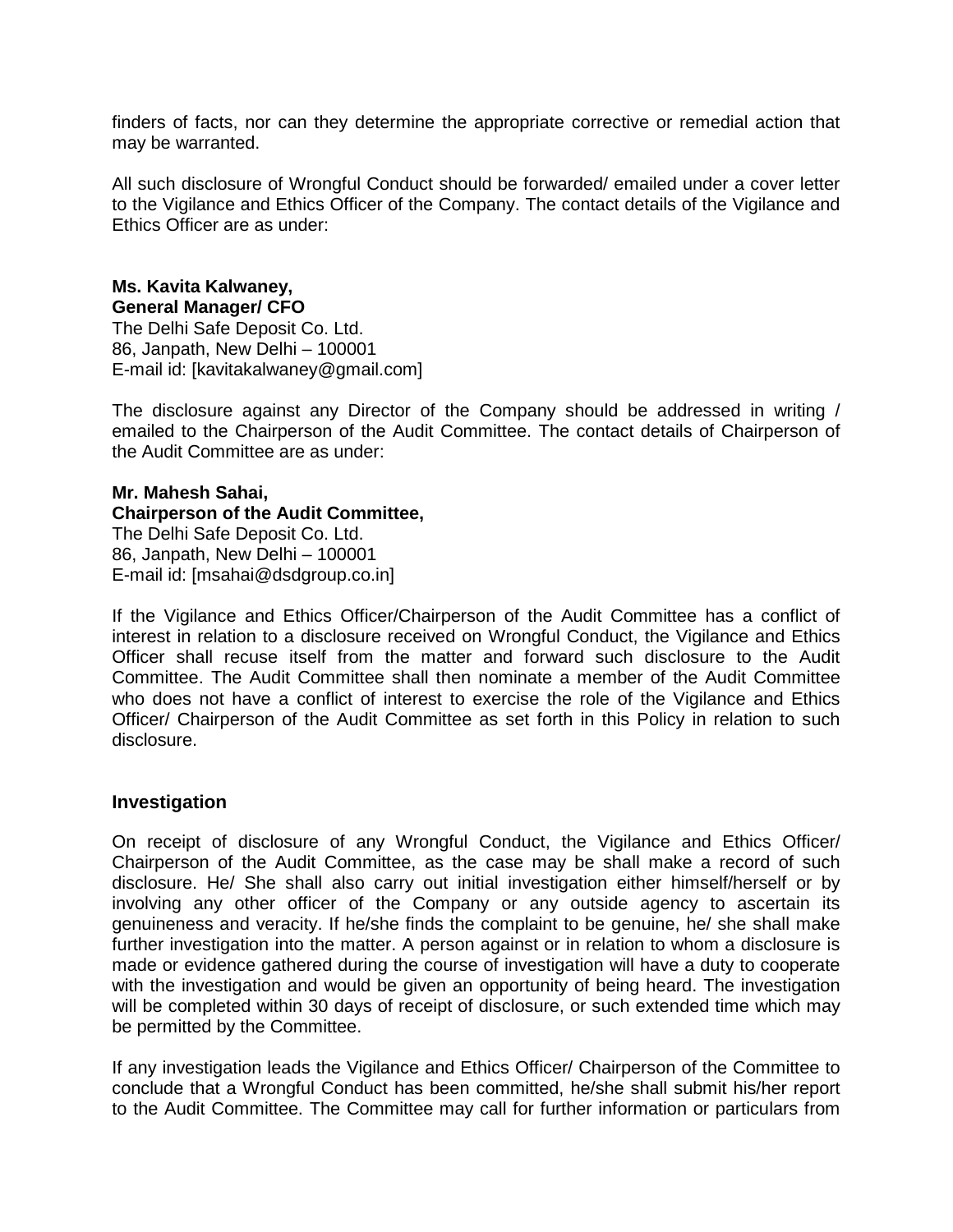the concerned person and accordingly it shall take such disciplinary or corrective action as may deem fit.

The Vigilance and Ethics Officer, members of the Audit Committee and everybody involved in the process shall maintain confidentiality of all matters (including the identity of the Whistle Blower) under this Policy.

## **Protection to the Whistle Blower**

## **Confidentiality**

All information disclosed during the course of the investigation will remain confidential, except as necessary or appropriate to conduct the investigation or required by applicable law.

## **Protection against Victimization**

The Company strictly prohibits discrimination, retaliation or harassment of any kind against any Whistle Blower. Anyone who retaliates against a Whistle Blower, who has raised any issue in good faith, will be subject to strict disciplinary action. If the Whistle Blower believes that he/she is being subjected to discrimination, retaliation or harassment, he/she should immediate report the matter to Vigilance and Ethics Officer/Chairperson of the Audit Committee. The Company would take steps to minimize difficulties which the Whistle Blower may experience as a result of the disclosure.

## **False Complaints**

While this Policy affords all protection to the Whistle Blower, misuse of this Policy by making frivolous and bogus complaint with mala fide intentions is strictly prohibited. Any person who makes complaints with mala fide intentions will be subject to strict disciplinary action.

## **Communication**

A whistle Blower policy cannot be effective unless it is properly communicated to employees. Therefore, the policy is published on the website of the company.

## **Retention of the Records**

The Company shall retain a copy of all complaints or concerns, investigation reports and all relevant documentation thereof. The Audit Committee shall decide the period of retention of all these records, subject to limitations in applicable legislation.

## **Reporting and Review**

A report with number of complaints received under this Policy and their outcome shall be placed by the Vigilance and Ethics Officer before the Audit Committee on a regular basis.